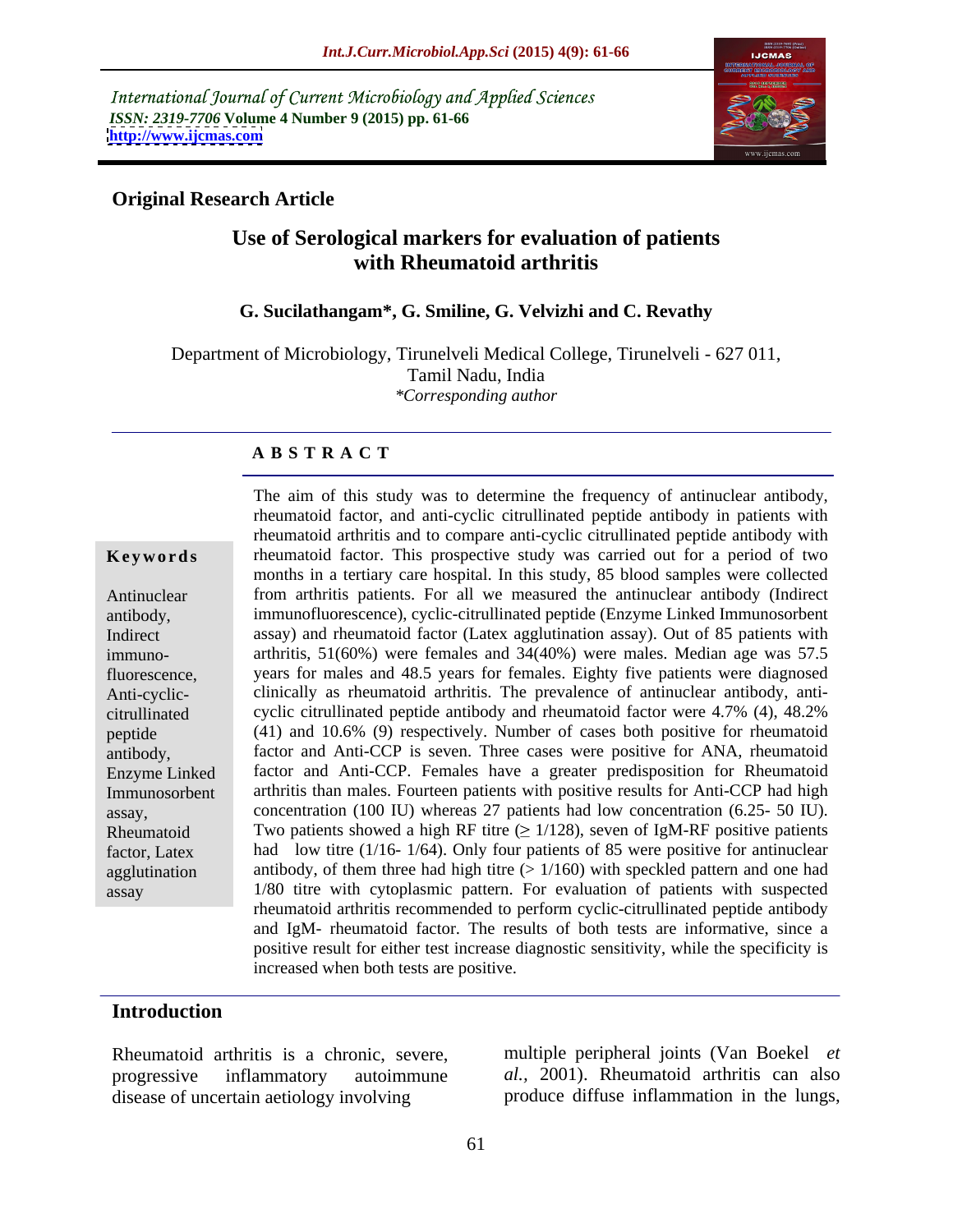pericardium, pleura, and sclera, and also to compare cyclic citrullinated peptide nodular lesions, most common in antibody with rheumatoid factor. subcutaneous tissue. About 1% of the world's population is afflicted by **Material and Methods** Rheumatoid arthritis, and is much more generally occurs between the ages of 40 and Microbiology Department, Tirunelyeli

the predominant symptoms being pain, tends to affect smaller joints of hand and obtained in the Microbiology symptoms often spread to the knees, ankles, elbows, hips and shoulders (Fleming *et al.,* arthritis is diagnosed according to clinical

The main useful serological markers are was determined quantitatively by indirect rheumatoid factors and antibodies to citrullinated peptides. Rheumatoid factor systems HEp-2 cell line substrate reagent (RF) is IgM autoantibody directed against the Fc portion of IgG. It is found in 75 to 80% of rheumatoid arthritis patients, but has by Enzyme-Linked Immunosorbent assay a low specificity because it may be found in (ELISA) using Genesis Diagnostics (UK). healthy elderly individuals and patients with Rheumatoid factor -IgM was determined other autoimmune diseases or infections qualitatively and semi-quantitatively by (Bartfeld, 1960; Mikkelsen *et al.,* 1967). latex agglutination assay using Agappe Anti cyclic Citrullinated peptide antibody (Anti-ccp) is autoantibody that bind antigenic determinant of unusual amino acid **Results and Discussion** citrulline formed by posttranslational modification of arginine residues. The sensitivity of Anti-ccp for RA varies from about 50% to 75%, while specificity is Median age was 57.5 years for males and relatively high, usually over 90% 48.5 years for females. Eighty five patients (Schellekens *et al.,* 1998; Nishimura *et al.,* were diagnosed clinically as rheumatoid 2007). ANA testing is also done to rule out arthritis. The prevalence of antinuclear Systemic Lupus Erythematosus. antibody, anti-cyclic citrullinated peptide

determine which serological marker is (Figure  $1 \& 2$ ). useful to diagnose rheumatoid arthritis and

# **Material and Methods**

common in women than in men and This prospective study was carried out in 60 years. Medical College Hospital, Tamil Nadu, The disease onset is usually gradually, with 2014.The study protocol was approved by morning stiffness and swelling of many patients gave written informed consent to joints (Lee and Weinblatt, 2001). Early participate in the study. Blood Samples feet and later on as the disease progresses, Department were separated into sera and Microbiology Department, Tirunelveli India from April 2014 to September the ethical committee of the institution. The obtained in the Microbiology stored at - 20°C until for serology testing.

1973; Jacoby *et al.,* 1973). Rheumatoid All laboratory works were undertaken in the findings and serologic testing. subjected to serological tests like RF, Anti- Microbiology laboratory. Sera were CCP and ANA-IF. Anti-nuclear Antibody immunofluorescence assay using Bio kits. Anti-cyclic citrullinated antibodies were determined quantitatively Rheumatoid factor -IgM was determined Diagnostics, Kerala.

# **Results and Discussion**

The present study was undertaken to  $(4)$ , 48.2% (41) and 10.6% (9) respectively Out of 85 patients with arthritis, 51(60%) were females and 34(40%) were males. 48.5 years for females. Eighty five patients antibody and rheumatoid factor were 4.7% (4), 48.2% (41) and 10.6% (9) respectively (Figure 1 & 2).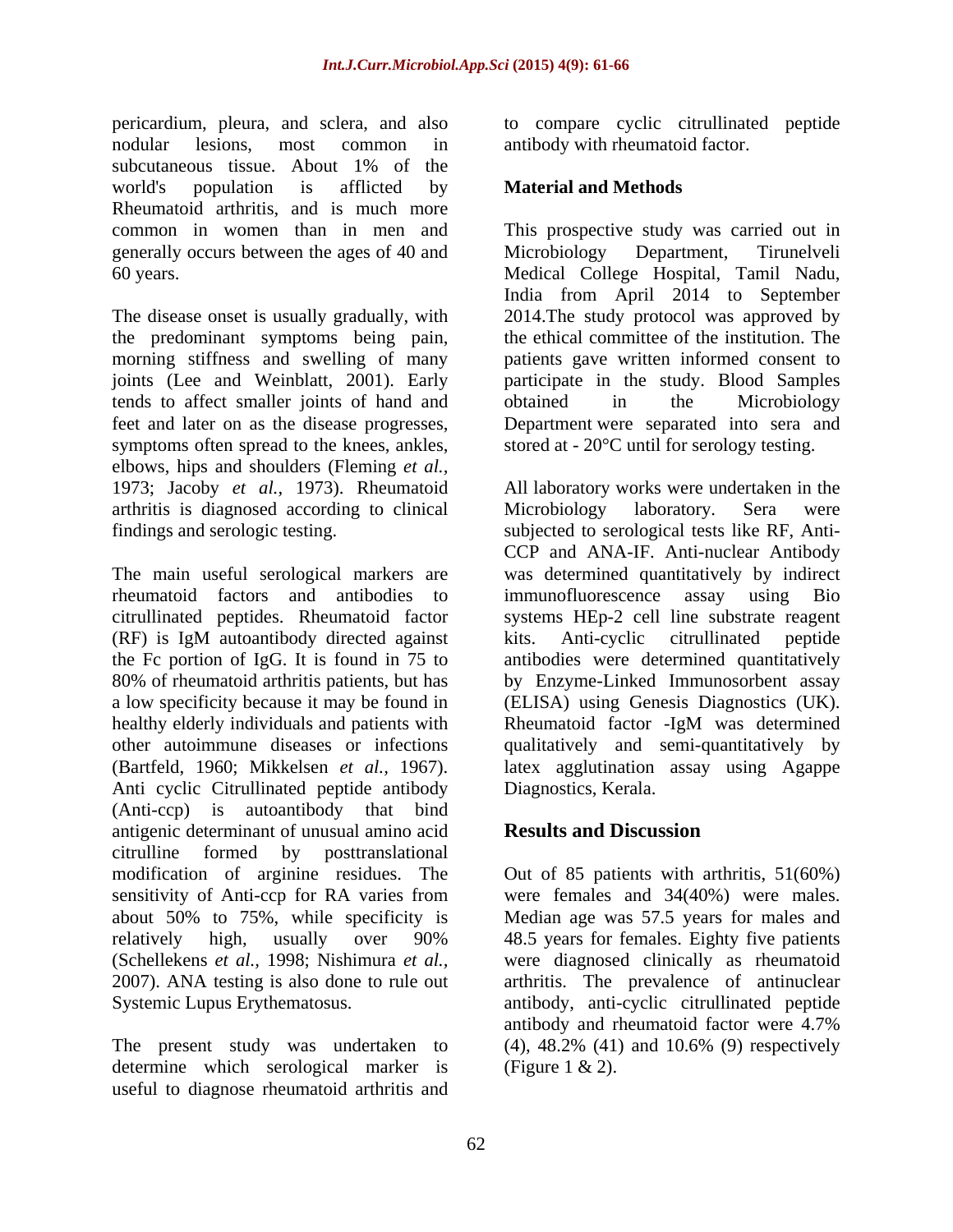were females. Most of RF positive patients and Anti-CCP is 7 of which one was male and six were females. Three females were positive for ANA, Rheumatoid factor and predisposition for Rheumatoid arthritis than males. Positivity for RF and Anti-CCP test

Fourteen patients with positive results for Anti-CCP had high concentration (100 IU) whereas 27 patients had low concentration When RA is clinically suspected, (6.25- 50 IU) (Table 3). Two patients showed a high RF titre  $(\geq 1/128)$ , 7 of IgM-RF positive patients had low titre (1/16- 1/64). Only 4 patients of 85 were positive for antinuclear antibody, of them 3 had high titre (> 1/160) with speckled pattern and one had 1/80 titre with cytoplasmic pattern.

In recent years it has become clear that early aggressive treatment in rheumatoid arthritis (RA) reduces joint damage and improves function. To use a potentially toxic therapy as early as possible we require an accurate

In this study, the number of RF positive diagnosis of RA and also information about cases is 9, of which one was male and 8 prognosis in an individual patient. Apart were in the age group of 21–60 (Table 1). <br>
Number of Anti-CCP positive cases is 41 of antiographs by bony erosion and as joint which 14 were males and 27 were females. space narrowing. Since structural joint Most of Anti-CCP positive patients were in damage is irreversible, early recognition and the age group of 20–60 (Table 2). Number treatment are currently being emphasized, of cases both positive for rheumatoid factor with the goal of halting progression of the from clinical features, auto antibodies progressive joint damage reflected in radiographs by bony erosion and as joint disease.

Anti-CCP. Females have a greater important to prevent crippling. So it is was greater for women than for men. clinical symptoms are manifest, so good The early diagnosis of rheumatoid arthritis is important to diagnose RA at a very early stage in the disease, when often not all serological markers are needed (Vossenaar and Venrooij, 2004).

> When RA is clinically suspected, immunological studies are required, such as testing for the presence of rheumatoid factor and anti-cyclic citrullinated peptide. RF was the first autoantibody detected in patients with RA. It was discovered in the early twentieth century and became the primary serological test used in the diagnosis of RA (Renaudineau *et al.,* 2005). Rheumatoid factor also found in many other diseases, including Sjogren's syndrome, systemic lupus erythematosus, mixed connective tissue disease, chronic infection and in healthy elderly population.

| <b>Age Group</b> | No. of males | <b>No. of females</b> |
|------------------|--------------|-----------------------|
| ∽∠∪              |              |                       |
| 21-40            |              |                       |
| $41 - 60$        |              |                       |
| 61-80            |              |                       |
| >80              |              |                       |

**Table.1**  $RF - age/sec$  wise distribution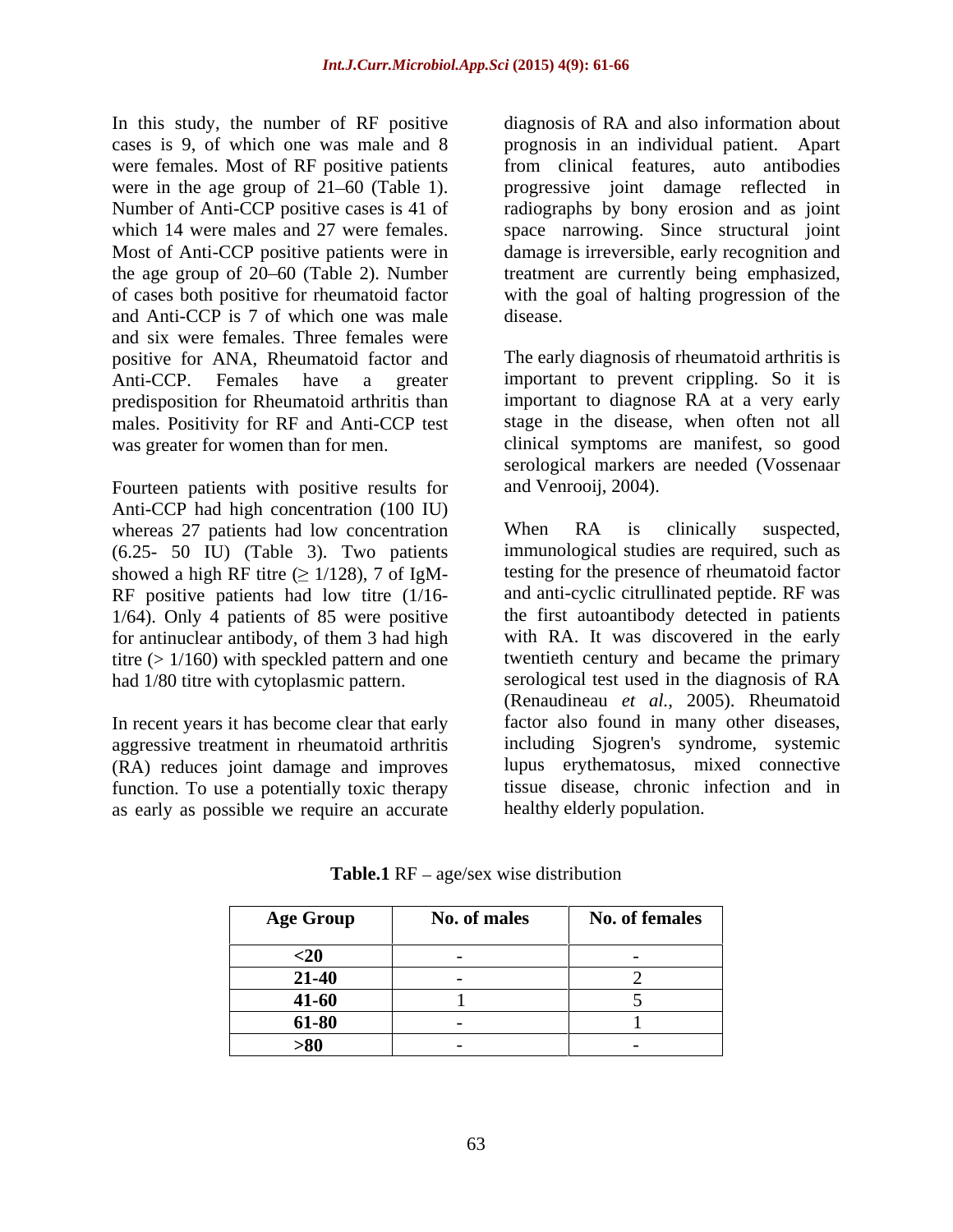#### *Int.J.Curr.Microbiol.App.Sci* **(2015) 4(9): 61-66**

| Age group     | No. of males | No. of females |
|---------------|--------------|----------------|
| $20$          |              |                |
| $21 - 40$     |              |                |
| 41-60         |              |                |
| 61-80         |              |                |
| -52<br>$>$ ov |              |                |

Table.2 Anti CCP-Age/Sex wise Distribution

**Table.3** Anti-CCP positivity according to titre value

| <b>Cut off value</b> | No of positives |
|----------------------|-----------------|
| 6.25 IU              |                 |
| 12.5IU               |                 |
| 25 IU                | $\sim$          |
| 50 IU                |                 |
| 100 IU               |                 |

**Figure.1** Prevalence of serological markers in rheumatoid arthritis patients



#### **Figure.2** Prevalent percentage of serological factors

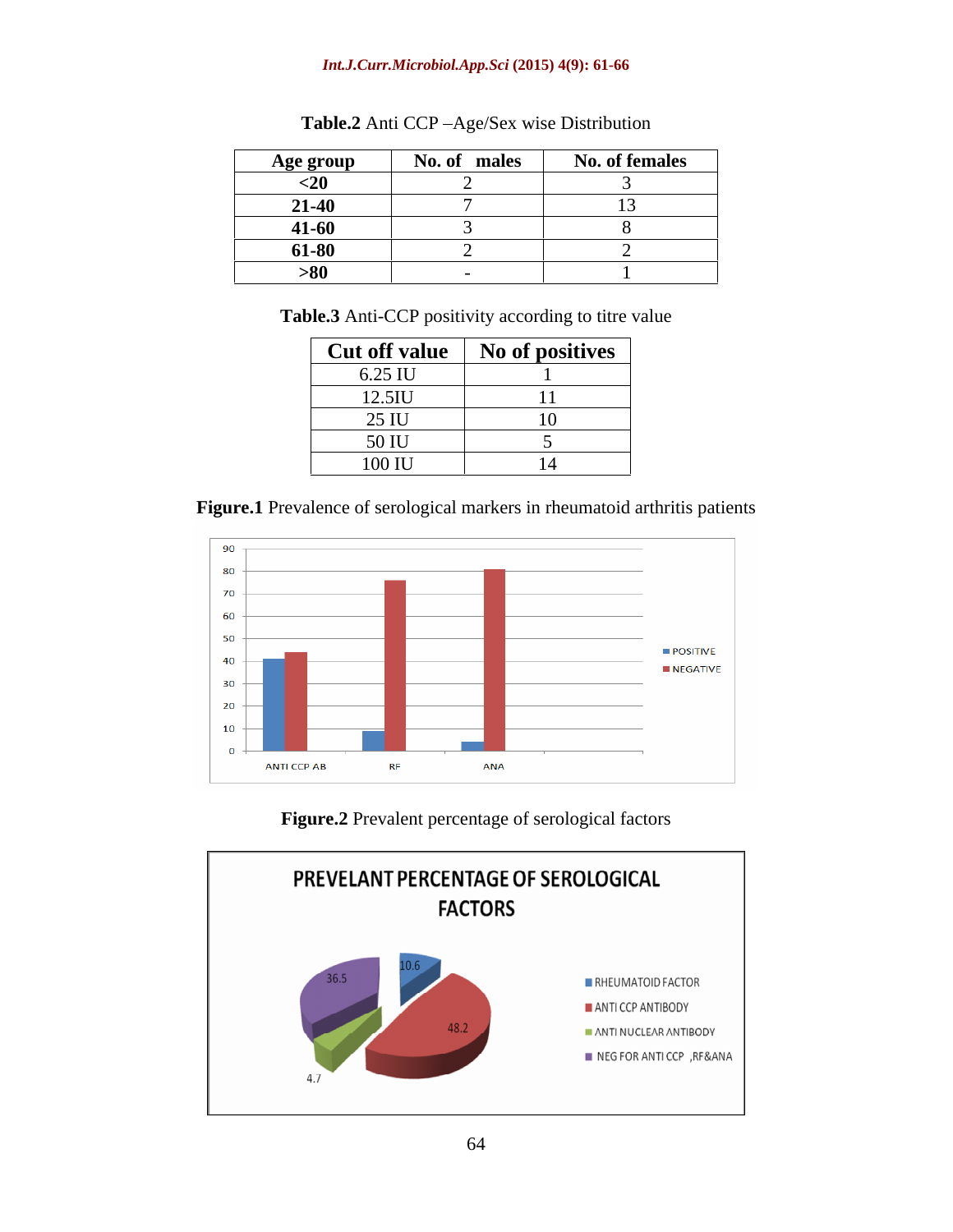Because of this low specificity, new and seems to now the diagnostic marker of serological test such as anti- cyclic choice for the diagnosis of RA especially citrullinated protein antibodies is used for diagnosing rheumatoid arthritis. The detection of anti-CCP is useful for the diagnosis of RA because of its similar sensitivity but higher specificity compared The authors are gratefully acknowledged the with RF. In the present study, the diagnostic Dean, Tirunelveli Medical College Hospital, value of anti-cyclic citrullinated peptide (anti-CCP) antibodies and other potential diagnostic biomarkers such as IgM rheumatoid factor and ANA was evaluated for predicting early development of rheumatoid arthritis (RA).

In the present study, high prevalence of anti- CCP antibodies (48.2%) was found in patients with rheumatoid arthritis than RF (10.6%) and also low prevalence of antinuclear antibodies (4.7%) with low titre was found. This is important to rule out systemic lupus erythematosus. The *Ann. Rheum. Dis*., Pp. 357. combination of two biomarkers (RF and Jacoby ,R.K, Jayson, M.I., Cosh, J.A.1973. CCP) together provide important diagnostic<br>tool about rheumatoid arthritis.

For evaluation patients with suspected rheumatoid arthritis recommended perform Lee, D.M., Weinblatt, M.E. 2001. cyclic-citrullinated peptide antibody and IgM- rheumatoid factor. The results of both tests are informative, since a positive result Mikkelsen, W.M., Dodge, H.J., Duff, I.F., for either test increase diagnostic sensitivity, while the specificity is increased when both

Anti-CCP antibodies may serve as a better *Dis.*, 20: 351–369. diagnostic marker than RF in Indian Nishimura, K., Sugiyama, D., Kogata, Y. *et*  population, especially in patients with arthritis of unclear aetiology. Usefulness of this assay largely rests in distinguishing RA peptide antibody and rheumatoid from other rheumatic disorders and factor for rheumatoid arthritis. *Ann.*  recommends performing cyclic-citrullinated peptide antibody and IgM- rheumatoid Renaudineau, Y., Jamin, C., Saraux, A., factor for evaluation of patients with Youinou, P. suspected rheumatoid arthritis. The anti-<br>factor on a daily basis. CCP2 assay has proved to be very helpful

early cases.

# **Acknowledgement**

Tirunelveli, Tamil Nadu and The Staff of Microbiology of Tirunelveli Medical College Hospital.

# **References**

- Bartfeld, H. 1960. Incidence and significance of seropositive tests for Rheumatoid factor in nonrheumatoid disease. *Ann. Intern. Med.*, 52: 1059–1066.
- Fleming, A., Crown, J.M., Corbett, M. 1973. Early rheumatoid disease. I. Onset.
- tool about rheumatoid arthritis. Rheumatoid arthritis: a clinical study Onset, early stages, and prognosis of of 100 patients with 11-year follow up. Br J. 2:96.
	- Lee, D.M., Weinblatt, M.E. 2001. Rheumatoid arthritis*. Lancet*, 358: 903.
- tests are positive. the population of Tecumseh, Kato, H. 1967. Estimates of the prevalence of rheumatic diseases in Michigan, 1959 1960. *J. Chronic. Dis.*, 20: 351–369.
	- *al.* 2007. Meta-analysis: diagnostic accuracy of anti-cyclic citrullinated *Intern. Med.*, 146: 797.
	- 2005. Rheumatoid factor on a daily basis. *Autoimmunity*, 38(1): 11–6.